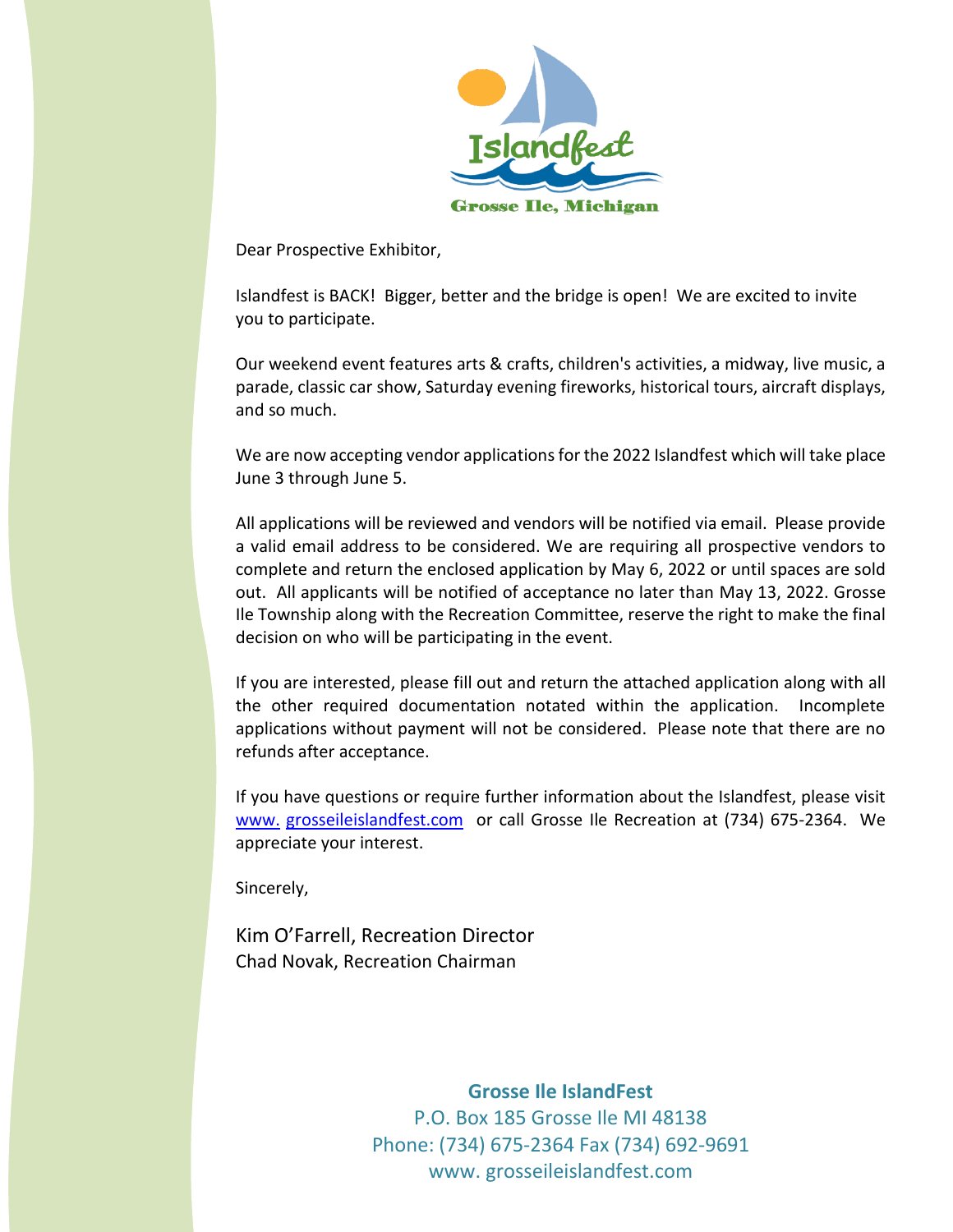

## **EXHIBITOR APPLICATION**

**2022**

Friday, June 3 4:00pm- Midnight Saturday, June 4 11:00am- Midnight Sunday, June 5 10:00am- 4:00pm

| <b>OFFICE USE ONLY</b> |  |  |
|------------------------|--|--|
| Date Rcvd              |  |  |
| Accepted               |  |  |
| Space #                |  |  |

*Application Deadline May 6, 2022*

PLEASE COMPLETE AND RETURN THIS APPLICATION WITH PAYMENT AND A PHOTO OF YOUR DISPLAY. ONLY COMPLETED APPLICATIONS WILL BE CONSIDERED. THIS APPLICATION DOES NOT IMPLY ACCEPTANCE TO PARTICIPATE IN ISLANDFEST.

|                                                               | Business Name: 1988 Contract Contract Contract Contract Contract Contract Contract Contract Contract Contract Contract Contract Contract Contract Contract Contract Contract Contract Contract Contract Contract Contract Cont |  |
|---------------------------------------------------------------|--------------------------------------------------------------------------------------------------------------------------------------------------------------------------------------------------------------------------------|--|
|                                                               |                                                                                                                                                                                                                                |  |
|                                                               |                                                                                                                                                                                                                                |  |
|                                                               |                                                                                                                                                                                                                                |  |
|                                                               |                                                                                                                                                                                                                                |  |
|                                                               | We often receive calls from the press or potential customers. May we give them your name and number? Yes_____No ____                                                                                                           |  |
| <b>FEE SCHEDULE</b>                                           | (Circle your choice)                                                                                                                                                                                                           |  |
| Corner (per 10 x10 space) with electrical                     | \$200                                                                                                                                                                                                                          |  |
| Booth fee (per 10' X 10' space) with electrical               | \$175                                                                                                                                                                                                                          |  |
| Fee (per 10' X 10' space) without electrical                  | \$150                                                                                                                                                                                                                          |  |
| Non-profit rate (per 10' X 10' space) with electrical         | \$100                                                                                                                                                                                                                          |  |
| Non-profit rate (per 10' X 10' space) without electrical      | \$75                                                                                                                                                                                                                           |  |
|                                                               | Total \$                                                                                                                                                                                                                       |  |
| Comments on booth placement (if possible, we will comply): __ |                                                                                                                                                                                                                                |  |

Description of items that will be available for sale and/or demonstrated in your exhibit space during the festival:

IN CONSIDERATION OF INCLUSION AS A PARTICIPANT IN ISLANDFEST AND OTHER GOOD AND VALUABLE CONSIDERATION RECEIPT WHICH IS HEREBY ACKNOWLEDGED, PARTICIPANT AGREES TO INDEMNIFY AND HOLD HARMLESS GROSSE ILE TOWNSHIP, THE RECREATION COMMISSION, ITS MEMBERS, AGENTS, EMPLOYEES, REPRESENTATIVES, ASSIGN FROM AND AGAINST ANY AND ALL LIABILITY, LOSS, COST, DEMANDS, CLAIMS, FINES, DEBTS, OR JUDGMENTS THAT PARTICIPANT OR PARTICIPANT'S MEMBERS, PERFORMERS, EMPLOYEES, INDEPENDENT CONTRACTORS AND/OR VOLUNTEERS MAY SUSTAIN AS A RESULT OF OR ARISING FROM PARTICIPANT'S INVOLVEMENT IN ISLANDFEST.

## **ACCEPTANCE**: **I HAVE READ, UNDERSTAND AND ACCEPT ALL INFORMATION REGARDING PARTICIPATION IN ISLANDFEST AND I AGREE TO ABIDE BY THE RULES AND REGULATIONS.**

APPLICANT SIGNATURE **DATE** 

Note: Submission of a signed application shall constitute agreement with all the terms and conditions of this application. Please *keep a copy of this sheet for your records. Applicants will be notified of acceptance no later than May 6, 2022. No refunds after acceptance.* 

**Mail completed application and payment to: GROSSE ILE ISLANDFEST P.O. BOX 185 GROSSE ILE, MI 48138**